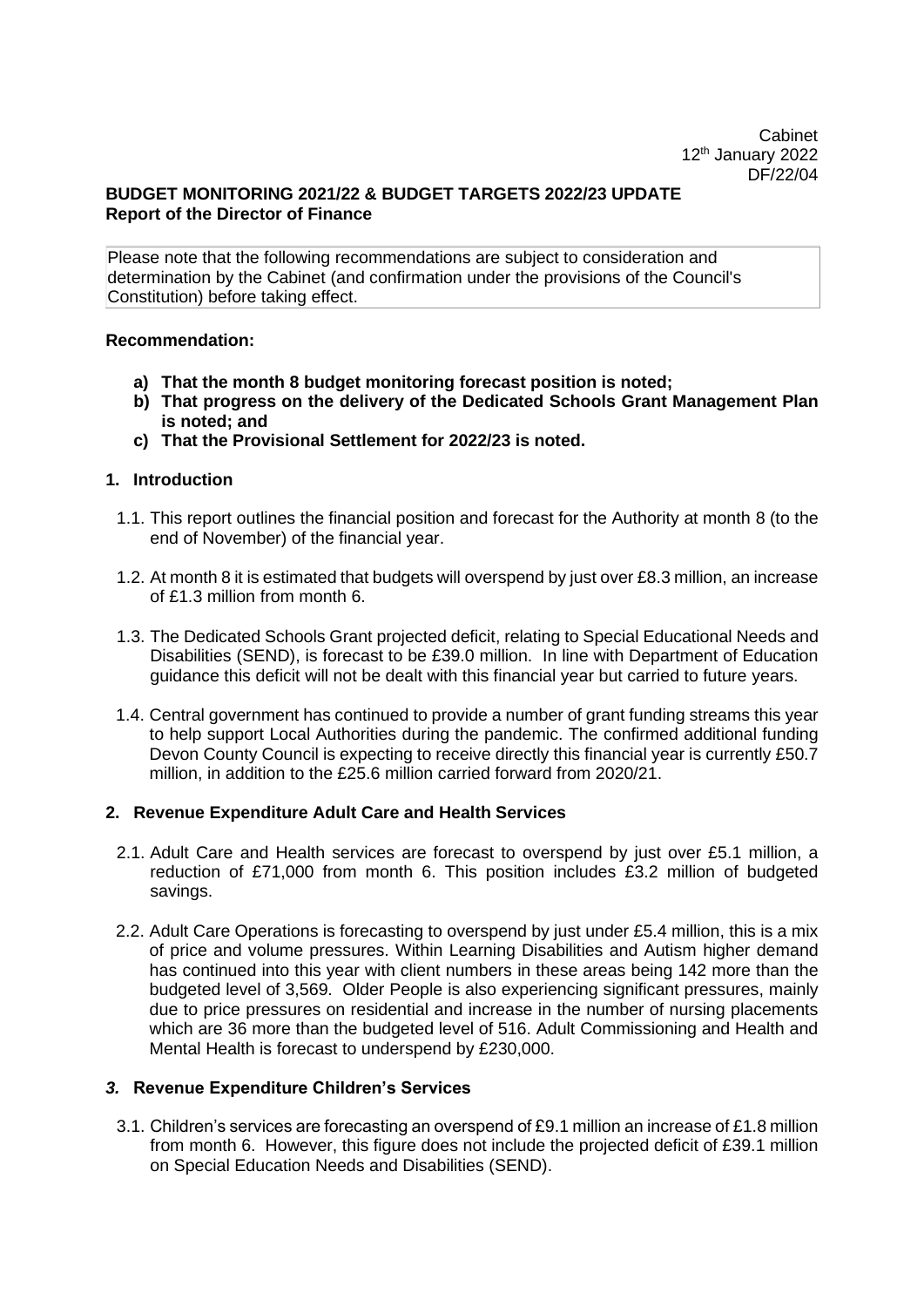- 3.2. Children's Social Care is forecast to overspend by £7 million, an increase of £2.1 million from month 6. The forecast includes budgeted savings of £63,000 still considered deliverable. £1.78 million of the planned savings have been achieved to date. The Public Health Nursing Service is forecast to under spend by £554,000, due largely to accommodation cost savings and vacancy slippage.
- 3.3. The forecast also includes a placements budget overspend of £3.3 million, an increase of just over £1.5 million from month 6, most of this increase relates to disabled childrens placements and independent residential care. Social Work Staffing, Strategic Management and legal disbursements together are forecasting an overspend of £1.7 million mainly due to agency staff costs. Special Guardianship Orders and Adoption allowances, Early Help, and the Atkinson Secure Children's Home combined are forecasting a total overspend of £2 million.
- 3.4. The non-Dedicated Schools Grant (DSG) element of Education and Learning is forecasting an overspend of just over £2.6 million, a reduction of £67,000 from month 6. Pressures continue within school transport, the result of rising costs associated with contract changes, and additional SEND personalised transport routes linked to continued growth in numbers.
- 3.5. Within the DSG High Needs Block, SEND is forecasting an overspend of just over £39.1 million, an increase of £3.1 million from month 6.
- 3.6. The Council, in line with government guidance issued in 2020/21, continues to hold the SEND deficit in an adjustment account on the balance sheet. A Statutory instrument that states all DSG deficits carried over from 2019/20 into 2020/21, and any subsequent deficit positions for the term of the override, are to be moved to an unusable reserve through a statutory accounting adjustment until April 2023 has now been enacted. In practice this means that the deficit does not have a negative impact on the assessment of the County Councils financial sustainability.
- 3.7. At the end of 2020/21 the DSG reported a cumulative deficit of £48.9 million which was carried forward as a deficit reserve as per government guidance. When combined with the current year forecast the deficit is expected to be £88.1 million by the end of 2021/22.
- 3.8. Education and Learning and Finance have developed a shared management plan which seeks to ensure children with SEN receive the support they need, whilst also addressing the funding deficit. Following discussions with the Department for Education regarding our detailed management plan the County Council has now commended participation in the Safety Valve Intervention Programme. The aim of this programme is to agree with the Department a package of reform to the high needs system that will bring the DSG deficit under control. The current management plan will form the basis of these discussions but will also include consideration of capital investment. The intervention is expected to conclude with an agreed package of support measures and actions by the end of this financial year.
- 3.9. For 2021/22 the current management plan contains a savings target of £6.2 million. The forecast delivery at month 8 continues to be £2.1 million. £4.1 million has been identified as undeliverable this financial year. The demand growth from schools for new EHCP requests into the 0-25 team has continued.

### **4. Revenue Expenditure Highways, Infrastructure Development and Waste**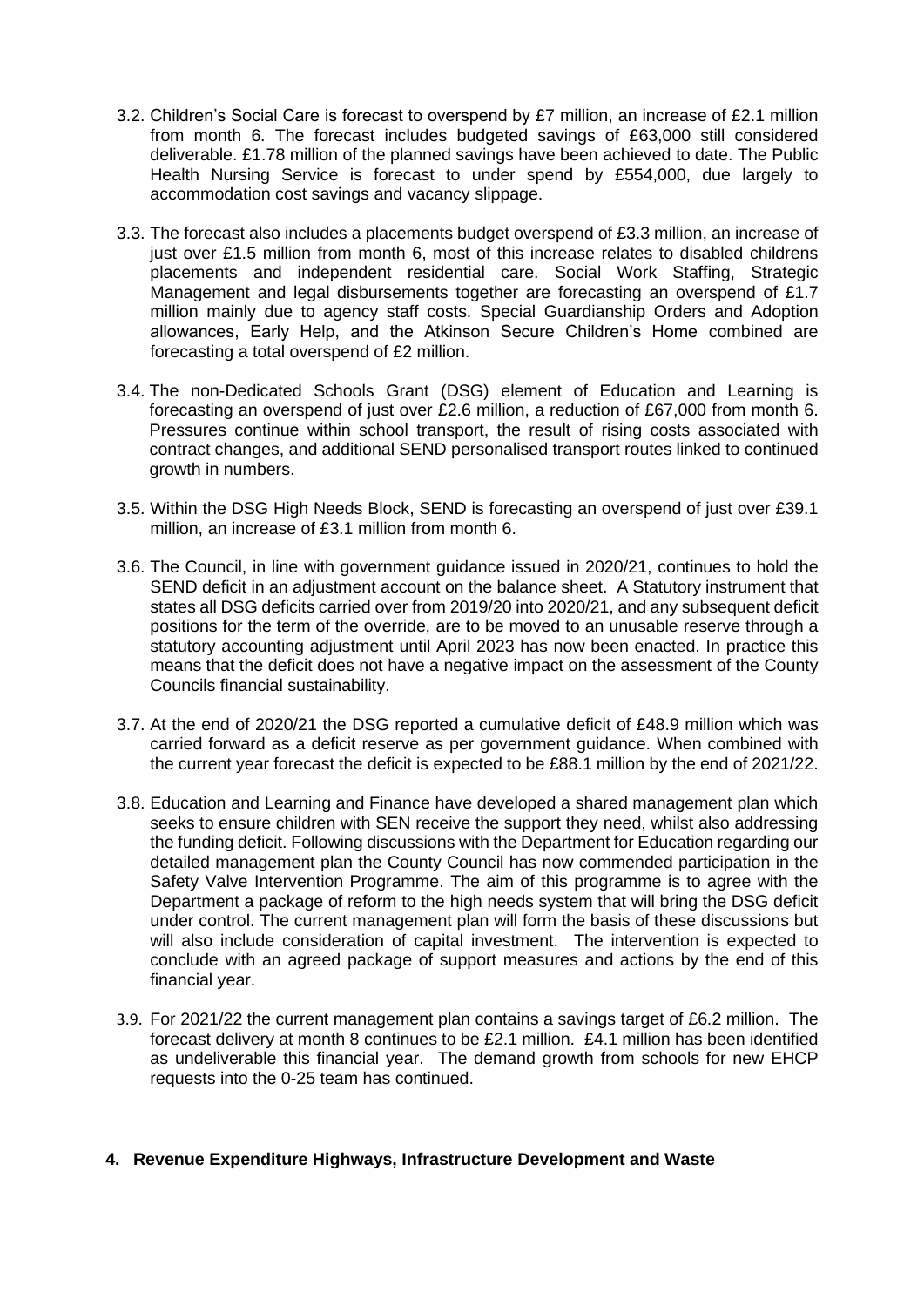4.1. Highways, Infrastructure Development and Waste is forecasting an underspend of £290,000 an improvement of £76,000 from month 6, the result of additional overheads being funded from the highways permitting scheme. Waste tonnages have increased significantly during the year, but the service is currently expected to outturn to budget. Highways is on track to fully deliver planned works programmes within budget, although this could be impacted if extreme weather is encountered over the winter.

## **5. Revenue Expenditure Other Services**

- 5.1. Communities, Public Health, Environment and Prosperity (COPHEP) are forecasting an underspend of £1.5 million an improvement of £305,000 since month 6. The transport fleet continues to incur lower fuel and maintenance costs than budgeted as the pandemic continues to reduce activity, the County Hall travel plan remains on hold following the pandemic and a number of programmes within Communities have faced significant delays, the service has also received several significant planning applications which have resulted in improved fee income estimates. Corporate Services are forecasting an underspend of £671,000, and small reduction of £13,000 from month 6, pressures within Legal and HR continue to be more than offset by the forecast underspends within Digital Transformation and Business support.
- 5.2. Non-service items, which include capital financing charges and business rates pooling gain, are forecast to underspend by £3.5 million.

# **6. Capital Expenditure**

- 6.1. The approved capital programme for the Council is £216.7 million. This figure incorporates amounts brought forward from 2020/21, and other prior year approvals, of £46.2 million, and in year additions of £23.1 million. Of this increase £21.2 million is externally funded.
- 6.2. The year-end forecast at Month 8 is £184.4 million. Slippage is forecast at £32.3 million.
- 6.3. Wherever possible slippage is offset by the accelerated delivery of other approved schemes within the capital programme. The main areas of net slippage can be attributed to scheme variations and programme delays in Planning, Transportation and Environment, which reflects the complexity of the major schemes within this service area.
- 6.4. Material and labour price increases are being experienced which are starting to detrimentally impact the delivery costs and tender prices being returned within the capital programme. This is currently being managed within existing funding and will continue to be monitored.

# **7. Debt Over 3 Months Old**

7.1. Corporate aged debt stood at £2.3 million, being just over 1.0% of the annual value of invoices, against the annual target of 1.9%. The balance of debt owed will continue to be pursued with the use of legal action where appropriate to do so.

# **8. Covid-19 funding**

8.1. In response to the COVID-19 outbreak the Government has continued to put in place a number of grant funding streams to help support Local Authorities in responding to the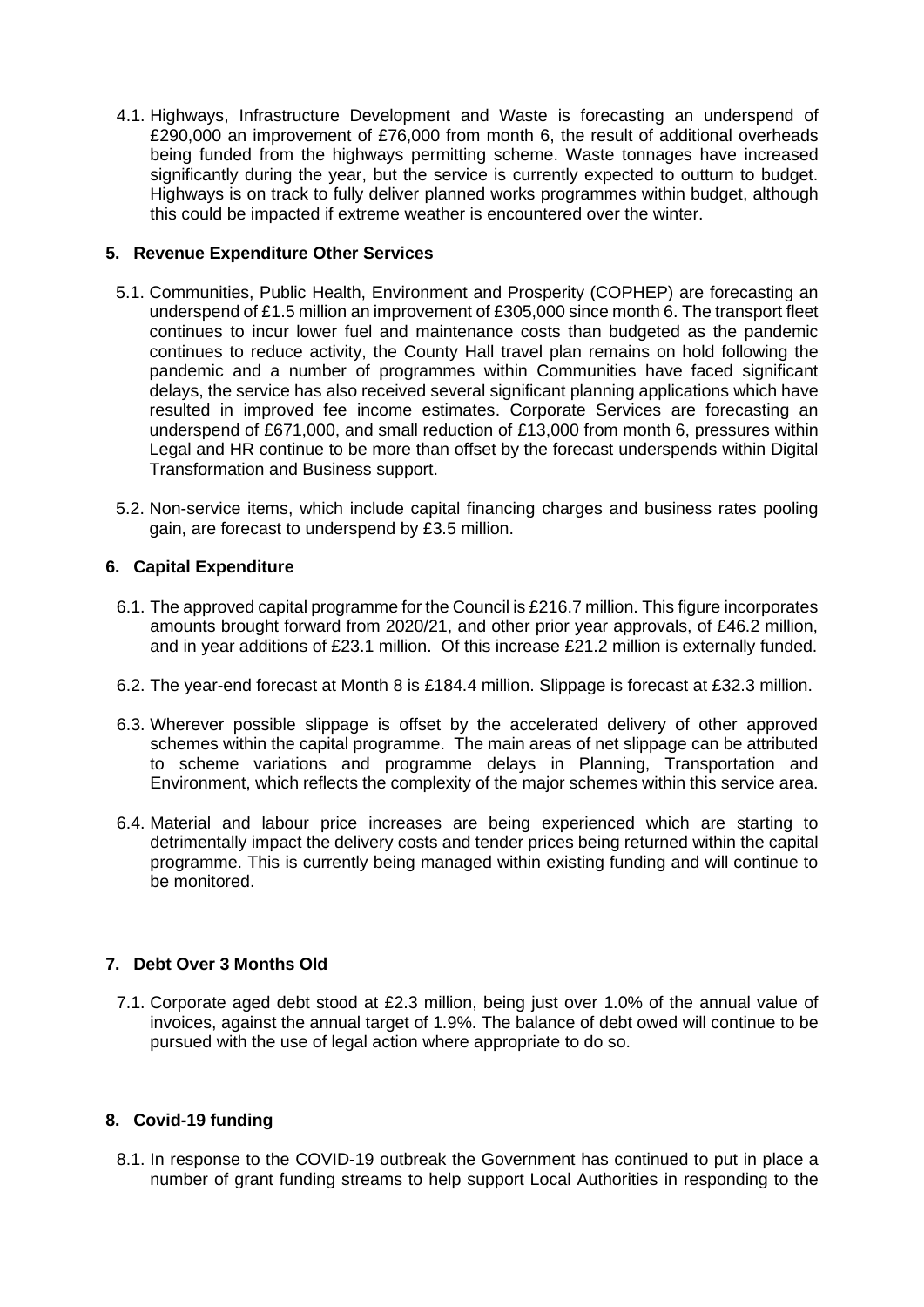pandemic, most are a continuation of arrangements established last year. To date Devon County Council is in direct receipt of pandemic related grants with a confirmed value of £50.7 million.

- 8.2. In addition to the funds received this year the Authority was able to carry forward £25.6 million of funding received last year. This mainly related to Contain Outbreak Management Funding, Test and Trace Funding and the Covid support Grant.
- 8.3. These grants continue to have separate terms and conditions and differing levels of flexibility around their application and use, and plans continue to be developed for application of the funding.

### **9. Provisional Local Government Settlement 2022/23**

- 9.1. On 16 December 2021, the Secretary of State for the Department for Levelling Up, Housing and Communities (DLUHC), Rt. Hon. Michael Gove MP, released a written statement to Parliament on the provisional local government finance settlement 2022/23.
- 9.2. The 2022/23 local government finance settlement is for one year only and is based on the Spending Review 2021 (SR21) funding levels. This is the first time since 2015 that, in the context of a multi-year Spending Review, the government has only provided local authorities with a single-year settlement.
- 9.3. Spending Review 2021 Additional Funding The Chancellor announced an additional £1.6bn per annum (2022/23 to 2024/25) for local government as part of SR21. The majority of this amount has been included in the Core Spending Power figures. Based on the figures in the Core Spending Power amounts, there has been a net increase in funding (excluding the multiplier adjustment and Adult Social Care reform funding) of £1.526bn. A breakdown of this change is shown below.
	- + £822m 2022/23 Services Grant A new grant based on 2013/14 SFA shares
	- + £636m Increase to the Social Care Grant
	- + £63m Inflationary increase to the Improved Better Care Fund
	- + £72m Increased RSG (based on CPI)
	- (£68m) Reduction in New Homes Bonus Funding
- 9.4. Council Tax As previously announced at SR21, the council tax referendum limit will be 2% for local authorities, with social care authorities allowed an additional 1% social care precept.
- 9.5. Local Government Funding Reform No papers were published relating to the Fair Funding Review or the Business Rates Reset. It would appear the government intend to make further announcements in the new year, before then consulting on any potential changes.
- 9.6. The table over sets out Devon's Core Funding of £103.2 million and shows the other grants that have been announced so far. Other grants are expected to be announced in the coming weeks and months and these will be reporting as part of the overall budget papers in February if known by then. The provisional settlement is very close to what was expected, and no change is therefore proposed to the Budget Targets for 2022/23 that were agreed by Cabinet in December.